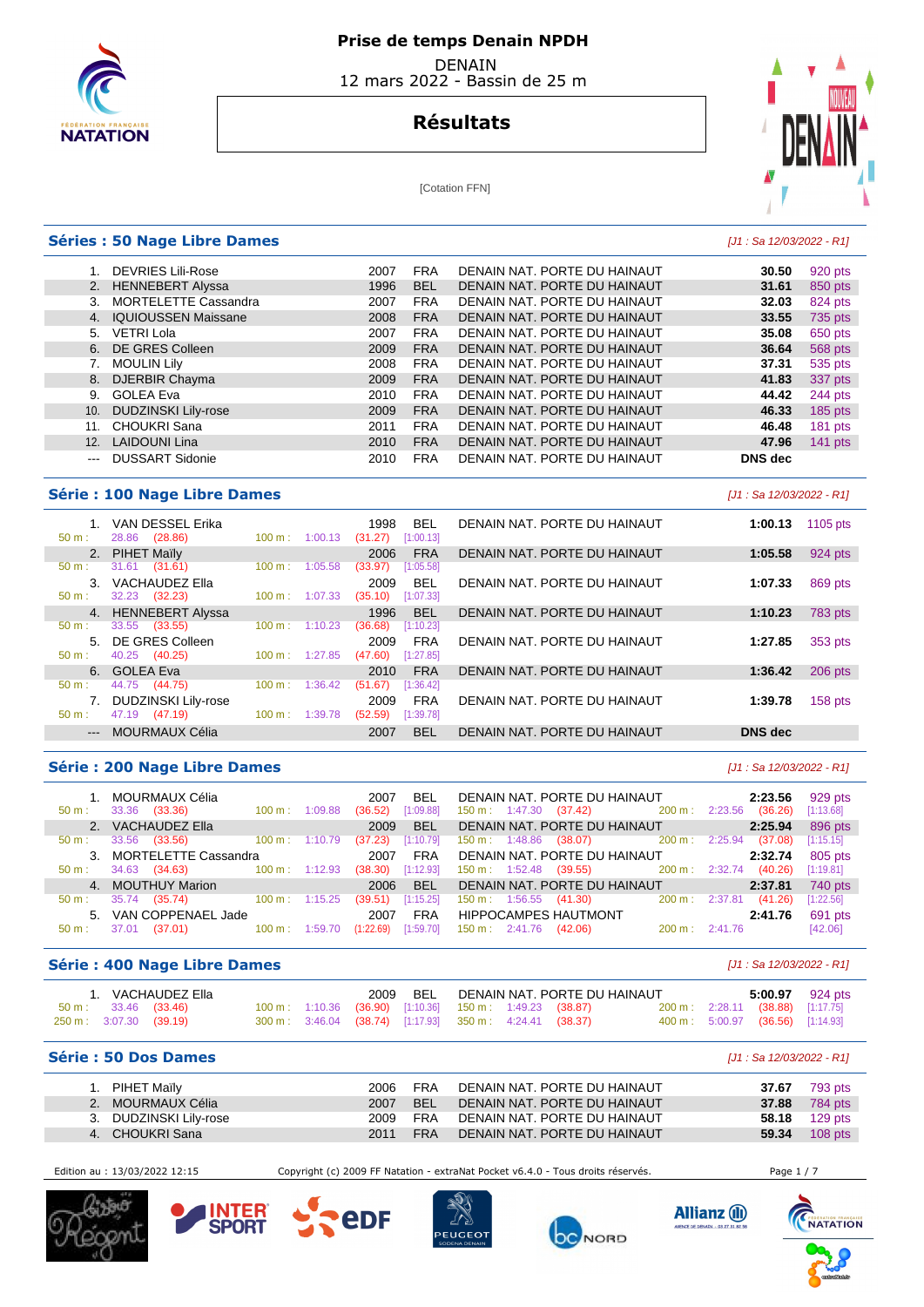

## **Prise de temps Denain NPDH**

 DENAIN 12 mars 2022 - Bassin de 25 m

# **Résultats**



# **Série : 100 Dos Dames Exercía de La California de La California de la California de la California de la California de la California de la California de la California de la California de la California de la California de**  1. DEVRIES Lili-Rose 2007 FRA DENAIN NAT. PORTE DU HAINAUT **1:13.78** 933 pts 50 m : 35.51 (35.51) 100 m : 1:13.78 (38.27) [1:13.78] 2. VAN COPPENAEL Jade 2007 FRA HIPPOCAMPES HAUTMONT 1:27.92 619 pts<br>
50 m : 41.99 (41.99) 100 m : 1:27.92 (45.93) [1:27.92] 50 m : 41.99 (41.99) 100 m : 1:27.92 (45.93) [1:27.92] **Série : 50 Brasse Dames** [J1 : Sa 12/03/2022 - R1] 1. MERESSE Céline 2005 BEL DENAIN NAT. PORTE DU HAINAUT **36.65** 1013 pts 2. PIHET Maïly 2006 FRA DENAIN NAT. PORTE DU HAINAUT **40.70** 819 pts 3. IQUIOUSSEN Maissane 2008 FRA DENAIN NAT. PORTE DU HAINAUT **51.62** 398 pts 4. DUDZINSKI Lily-rose 2009 FRA DENAIN NAT. PORTE DU HAINAUT **52.96** 357 pts 5. DJERBIR Chayma 2009 FRA DENAIN NAT. PORTE DU HAINAUT **53.42** 343 pts 6. LAIDOUNI Lina 2010 FRA DENAIN NAT. PORTE DU HAINAUT **57.00** 246 pts 7. CHOUKRI Sana 2011 FRA DENAIN NAT. PORTE DU HAINAUT **1:04.92** 89 pts **Série : 100 Brasse Dames** [J1 : Sa 12/03/2022 - R1] 1. VAN DESSEL Erika 1998 BEL DENAIN NAT. PORTE DU HAINAUT **1:17.65** 1072 pts 36.47 (36.47) 2. MOUTHUY Marion 2006 BEL DENAIN NAT. PORTE DU HAINAUT **1:24.22** 928 pts<br>
50 m : 38.76 (38.76) 100 m : 1:24.22 (45.46) [1:24.22] 50 m : 38.76 (38.76) 100 m : 1:24.22 (45.46) [1:24.22] 3. MORTELETTE Cassandra 2007 FRA DENAIN NAT. PORTE DU HAINAUT **1:33.84** 736 pts 44.62 (44.62) 4. DUSSART Sidonie 2010 FRA DENAIN NAT. PORTE DU HAINAUT **1:45.34** 535 pts 50 m : 50.04 (50.04) 100 m : 1:45.34 (55.30) [1:45.34] 5. IQUIOUSSEN Maissane 2008 FRA DENAIN NAT. PORTE DU HAINAUT **1:49.28** 474 pts 50 m : 51.62 (51.62) 100 m : 1:49.28 (57.66) [1:49.28] 6. DE GRES Colleen 2009 FRA DENAIN NAT. PORTE DU HAINAUT **1:49.84** 465 pts 50 m : 49.98 (49.98) 100 m : 1:49.84 (59.86) [1:49.84] 7. GOLEA Eva 2010 FRA DENAIN NAT. PORTE DU HAINAUT **1:57.47** 358 pts 54.23 (54.23) **Série : 200 Brasse Dames** [J1 : Sa 12/03/2022 - R1] 1. MOUTHUY Marion 2006 BEL DENAIN NAT. PORTE DU HAINAUT **3:06.71** 840 pts 150 m : 2:16.59 (48.82) 2. DUSSART Sidonie 2010 FRA DENAIN NAT. PORTE DU HAINAUT 3:39.25 542 pts<br>
50 m : 49.68 (49.68) 100 m : 1:46.18 (56.50) [1:46.18] 150 m : 2:43.13 (56.95) 200 m : 3:39.25 (56.12) [1:53.07] 50 m : 49.68 (49.68) 100 m : 1:46.18 (56.50) [1:46.18] 150 m : 2:43.13 (56.95) 200 m : 3:39.25 (56.12) [1:53.07] **Série : 50 Papillon Dames** [J1 : Sa 12/03/2022 - R1] 1. MERESSE Céline 2005 BEL DENAIN NAT. PORTE DU HAINAUT **31.21** 1009 pts 2. DEVRIES Lili-Rose 2007 FRA DENAIN NAT. PORTE DU HAINAUT **33.32** 886 pts 3. VETRI Lola 2007 FRA DENAIN NAT. PORTE DU HAINAUT **42.66** 438 pts 4. CHOUKRI Sana 2011 FRA DENAIN NAT. PORTE DU HAINAUT **57.41** 48 pts 5. LAIDOUNI Lina 2010 FRA DENAIN NAT. PORTE DU HAINAUT **1:02.68** 4 pts --- GOLEA Eva 2010 FRA DENAIN NAT. PORTE DU HAINAUT **DNS dec Série : 100 Papillon Dames** [J1 : Sa 12/03/2022 - R1] 1. MOULIN Lily 2008 FRA DENAIN NAT. PORTE DU HAINAUT **1:40.23** 364 pts 44.53 (44.53) 100 m : 1:40.23 (55.70) [1:40.23] **Série : 200 Papillon Dames** [J1 : Sa 12/03/2022 - R1] 1. VAN COPPENAEL Jade 2007 FRA HIPPOCAMPES HAUTMONT **3:18.81** 463 pts 50 m : 41.41 (41.41) 100 m : 1:30.37 (48.96) [1:30.37] 150 m : 2:24.20 (53.83) 200 m : 3:18.81 (54.61) [1:48.44] Edition au : 13/03/2022 12:15 Copyright (c) 2009 FF Natation - extraNat Pocket v6.4.0 - Tous droits réservés. Page 2 / 7 Ş. **INTER<br>SPORT**









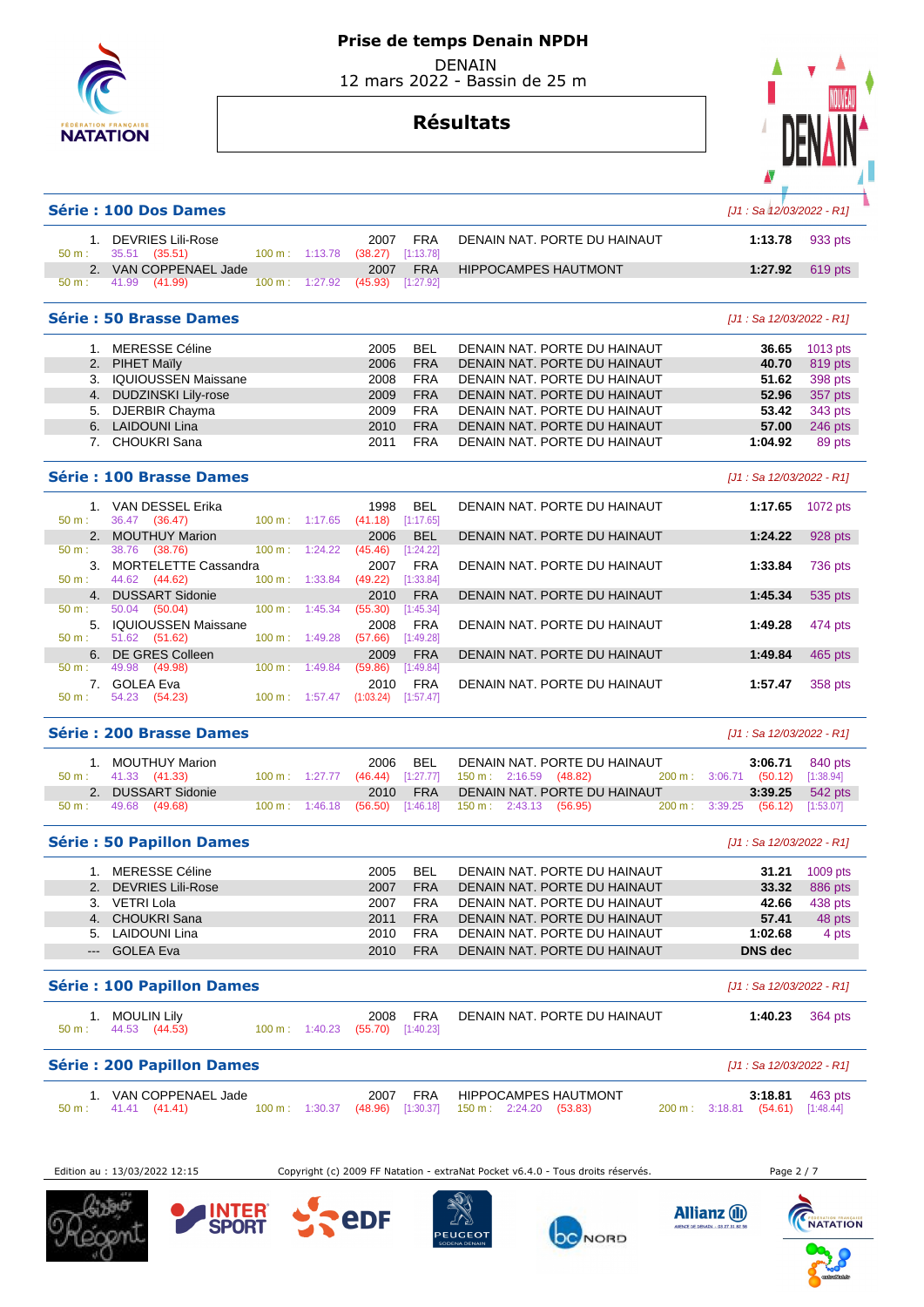

# **Résultats**



## **Séries : 100 4 Nages Dames and the series of the series of the series of the series of the series of the series of the series of the series of the series of the series of the series of the series of the series of the se**

--- VETRI Lola --- MOULIN Lily

|          | 1. VAN DESSEL Erika     |                           | 1998                                 | <b>BEL</b> | DENAIN NAT. PORTE DU HAINAUT | 1:07.76        | 1132 $pts$ |
|----------|-------------------------|---------------------------|--------------------------------------|------------|------------------------------|----------------|------------|
| 50 m:    | 31.39 (31.39)           | 100 m: 1:07.76            | (36.37)                              | [1:07.76]  |                              |                |            |
|          | 2. MERESSE Céline       |                           | 2005                                 | BEL        | DENAIN NAT. PORTE DU HAINAUT | 1:10.78        | 1049 pts   |
| 50 m:    | 32.18 (32.18)           | 100 m: 1:10.78            | (38.60)                              | [1:10.78]  |                              |                |            |
|          | 3. PIHET Maily          |                           | 2006                                 | <b>FRA</b> | DENAIN NAT. PORTE DU HAINAUT | 1:16.61        | 896 pts    |
| 50 m:    | 35.38 (35.38)           | $100 \text{ m}$ : 1:16.61 | (41.23)                              | [1:16.61]  |                              |                |            |
|          | 4. MOURMAUX Célia       |                           | 2007                                 | BEL        | DENAIN NAT. PORTE DU HAINAUT | 1:16.87        | 890 pts    |
| 50 m:    | 35.29 (35.29)           | $100 \text{ m}: 1:16.87$  | (41.58)                              | [1:16.87]  |                              |                |            |
|          | 5. MOUTHUY Marion       |                           | 2006                                 | BEL.       | DENAIN NAT. PORTE DU HAINAUT | 1:17.61        | 871 pts    |
| $50 m$ : | $\sim$                  |                           | $100 \text{ m}: 1:17.61$ $(1:17.61)$ | [1:17.61]  |                              |                |            |
|          | 6. DEVRIES Lili-Rose    |                           | 2007                                 | <b>FRA</b> | DENAIN NAT. PORTE DU HAINAUT | 1:18.75        | 843 pts    |
| 50 m:    | 36.51 (36.51)           | 100 m: 1:18.75            | (42.24)                              | [1:18.75]  |                              |                |            |
|          | 7. HENNEBERT Alyssa     |                           | 1996                                 | BEL.       | DENAIN NAT. PORTE DU HAINAUT | 1:19.98        | 814 pts    |
| $50 m$ : | 36.24 (36.24)           | $100 \text{ m}: 1:19.98$  | (43.74)                              | [1:19.98]  |                              |                |            |
|          | 8. MORTELETTE Cassandra |                           | 2007                                 | <b>FRA</b> | DENAIN NAT. PORTE DU HAINAUT | 1:26.27        | 670 pts    |
| 50 m:    | 39.14 (39.14)           | 100 m: 1:26.27            | (47.13)                              | [1:26.27]  |                              |                |            |
|          | 9. DUSSART Sidonie      |                           | 2010                                 | <b>FRA</b> | DENAIN NAT. PORTE DU HAINAUT | 1:38.33        | 434 pts    |
| $50 m$ : | 48.45 (48.45)           | $100 \text{ m}: 1:38.33$  | (49.88)                              | [1:38.33]  |                              |                |            |
|          | 10. DE GRES Colleen     |                           | 2009                                 | <b>FRA</b> | DENAIN NAT. PORTE DU HAINAUT | 1:38.78        | 426 pts    |
| 50 m:    | $1:39.04$ $(1:39.04)$   | $100 \text{ m}: 1:38.78$  | $(-0.26)$                            | [1:38.78]  |                              |                |            |
|          | --- VETRI Lola          |                           | 2007                                 | <b>FRA</b> | DENAIN NAT. PORTE DU HAINAUT | <b>DSQ</b>     |            |
|          | --- MOULIN Lily         |                           | 2008                                 | <b>FRA</b> | DENAIN NAT. PORTE DU HAINAUT | <b>DNS</b> dec |            |

#### **Série : 200 4 Nages Dames Camera Exercía de La Camera Estado e de Serie de La Camera Estado e de Serie de Serie de Serie de Serie de Serie de Serie de Serie de Serie de Serie de Serie de Serie de Serie de Serie de Serie**

| 1. MOURMAUX Célia<br>$50 \text{ m}: 33.83 (33.83)$ | 100 m : 1:13.84 (40.01) [1:13.84] 150 m : 2:03.78 (49.94) |  |  |  | 2007 BEL DENAIN NAT. PORTE DU HAINAUT<br>200 m: 2:41.95 (38.17) [1:28.11] |                                  | <b>2:41.95</b> 887 pts |
|----------------------------------------------------|-----------------------------------------------------------|--|--|--|---------------------------------------------------------------------------|----------------------------------|------------------------|
| 2. MOUTHUY Marion<br>$50 \text{ m}: 36.15 (36.15)$ | 100 m : 1:21.14 (44.99) [1:21.14] 150 m : 2:10.76 (49.62) |  |  |  | 2006 BEL DENAIN NAT. PORTE DU HAINAUT                                     | 200 m: 2:52.71 (41.95) [1:31.57] | <b>2:52.71</b> 758 pts |

## **Séries : 50 Nage Libre Messieurs** [J1 : Sa 12/03/2022 - R1]

|                        | <b>DUFOND Noah</b>         | 2005 | <b>BEL</b> | DENAIN NAT. PORTE DU HAINAUT | 26.14          | 1026 pts  |
|------------------------|----------------------------|------|------------|------------------------------|----------------|-----------|
| 2.                     | <b>RAKKI Yassine</b>       | 2006 | <b>FRA</b> | <b>HIPPOCAMPES HAUTMONT</b>  | 26.93          | 974 pts   |
| 3.                     | SALIBBA Milan              | 2006 | <b>BEL</b> | DENAIN NAT. PORTE DU HAINAUT | 27.90          | 912 pts   |
| 4.                     | <b>DELCROIX Mathis</b>     | 2007 | <b>FRA</b> | DENAIN NAT. PORTE DU HAINAUT | 28.13          | 898 pts   |
| 5.                     | <b>LAVIALLE Alan</b>       | 2005 | <b>BEL</b> | DENAIN NAT. PORTE DU HAINAUT | 28.70          | 863 pts   |
| 6.                     | <b>MUNARON Théo</b>        | 2008 | <b>BEL</b> | DENAIN NAT. PORTE DU HAINAUT | 29.97          | 787 pts   |
| 7.                     | ANKAERT Leon               | 2008 | <b>BEL</b> | DENAIN NAT. PORTE DU HAINAUT | 30.15          | 777 pts   |
| 8.                     | <b>MAKRAF Yanis</b>        | 2007 | <b>FRA</b> | <b>HIPPOCAMPES HAUTMONT</b>  | 30.47          | 758 pts   |
| 9.                     | <b>MORTELETTE Zakary</b>   | 2009 | <b>FRA</b> | DENAIN NAT. PORTE DU HAINAUT | 32.50          | 647 pts   |
| 10.                    | <b>KOZMA Vivien</b>        | 2003 | <b>FRA</b> | DENAIN NAT. PORTE DU HAINAUT | 32.52          | 646 pts   |
| 11.                    | <b>IQUIOUSSEN Salman</b>   | 2006 | <b>FRA</b> | DENAIN NAT. PORTE DU HAINAUT | 32.94          | 624 pts   |
| 12.                    | <b>LECERF Remy</b>         | 2006 | <b>FRA</b> | DENAIN NAT. PORTE DU HAINAUT | 33.52          | 594 pts   |
| 13.                    | <b>GAVELLE Imran</b>       | 2009 | <b>FRA</b> | DENAIN NAT. PORTE DU HAINAUT | 34.27          | 557 pts   |
| 14.                    | <b>VOYANT Gabriel</b>      | 2008 | <b>FRA</b> | <b>HIPPOCAMPES HAUTMONT</b>  | 34.39          | 551 pts   |
| 15.                    | <b>DJERBIR Younes</b>      | 2008 | <b>FRA</b> | DENAIN NAT. PORTE DU HAINAUT | 34.52          | 544 pts   |
| 16.                    | <b>CHAOUCH Naouras</b>     | 2010 | <b>FRA</b> | DENAIN NAT. PORTE DU HAINAUT | 39.29          | 338 pts   |
| 17.                    | <b>LATRECH Mohamed</b>     | 2009 | <b>FRA</b> | DENAIN NAT. PORTE DU HAINAUT | 41.13          | 271 pts   |
|                        | 18. LASCAUX Simon          | 2009 | <b>FRA</b> | DENAIN NAT. PORTE DU HAINAUT | 41.58          | 256 pts   |
| 19.                    | <b>FERAHTIA Souleymane</b> | 2009 | <b>FRA</b> | DENAIN NAT. PORTE DU HAINAUT | 42.34          | 232 pts   |
| 20.                    | <b>LARTIGAU Gabriel</b>    | 2009 | <b>FRA</b> | DENAIN NAT. PORTE DU HAINAUT | 44.61          | 166 pts   |
| 21.                    | <b>LAMAND Heliandre</b>    | 2011 | <b>FRA</b> | <b>HIPPOCAMPES HAUTMONT</b>  | 46.76          | $113$ pts |
| $\qquad \qquad \cdots$ | <b>ALLOUI Milhane</b>      | 2009 | <b>FRA</b> | DENAIN NAT. PORTE DU HAINAUT | <b>DNS</b> dec |           |
| $\cdots$               | <b>CASARIN Davide</b>      | 1995 | ITA        | DENAIN NAT. PORTE DU HAINAUT | <b>DNS</b> dec |           |
| $---$                  | <b>CHAOUCH Siradj</b>      | 2008 | <b>FRA</b> | DENAIN NAT. PORTE DU HAINAUT | <b>DNS</b> dec |           |
| $---$                  | <b>MBARKI Haithem</b>      | 1998 | <b>TUN</b> | DENAIN NAT. PORTE DU HAINAUT | <b>DNS</b> dec |           |
| $\qquad \qquad - -$    | <b>MEYER Matthieu</b>      | 1999 | <b>FRA</b> | DENAIN NAT. PORTE DU HAINAUT | <b>DNS</b> dec |           |
|                        |                            |      |            |                              |                |           |

Edition au : 13/03/2022 12:15 Copyright (c) 2009 FF Natation - extraNat Pocket v6.4.0 - Tous droits réservés. Page 3 / 7







**eDF** 





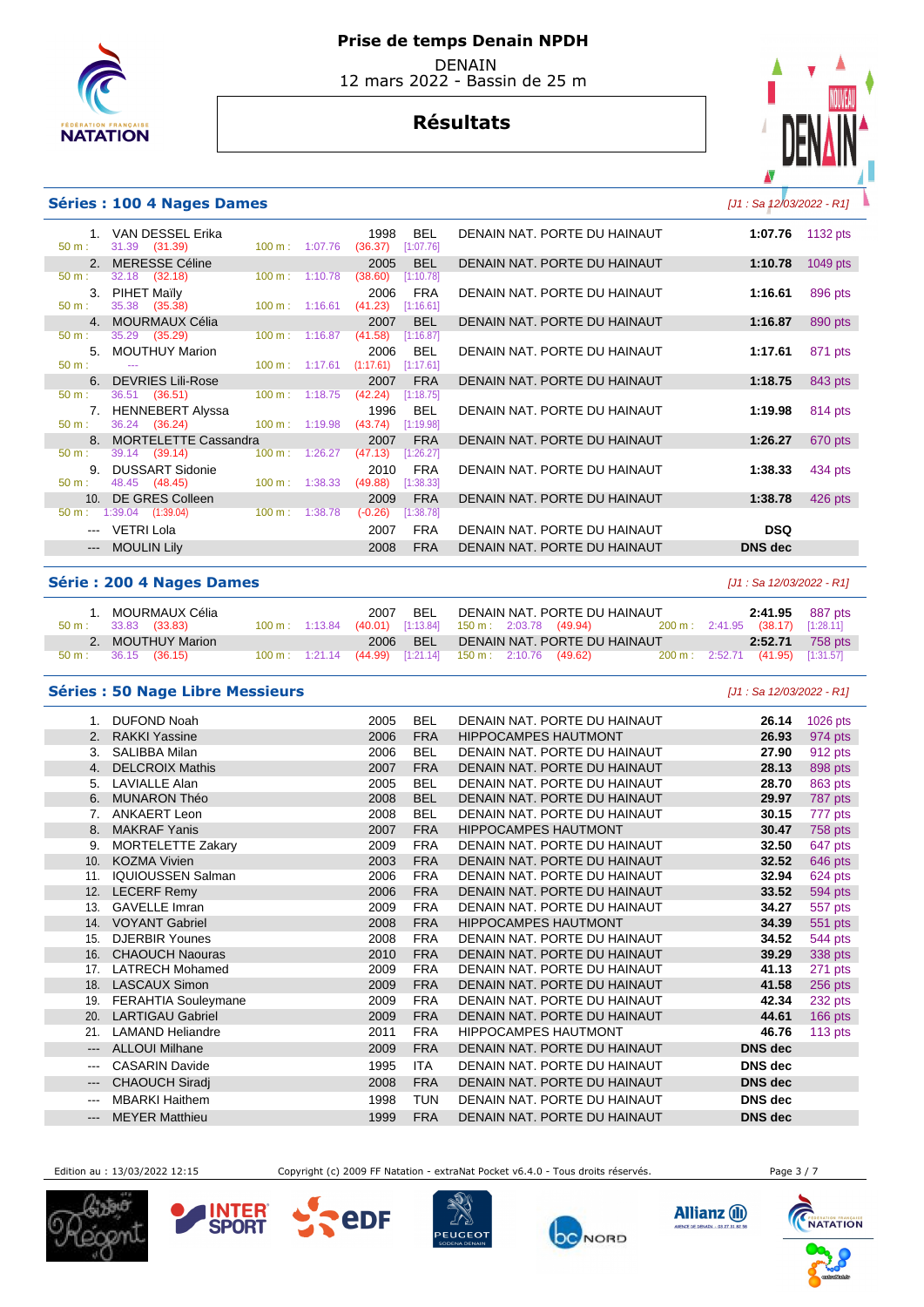

# **Résultats**



## **Séries : 100 Nage Libre Messieurs** [J1 : Sa 12/03/2022 - R1]

| $50 m$ :     | 1. DUFOND Noah<br>27.89 (27.89)     | 100 m:                      | 58.16   | 2005<br>(30.27) | <b>BEL</b><br>[58.16]   | DENAIN NAT. PORTE DU HAINAUT | 58.16          | 987 pts |
|--------------|-------------------------------------|-----------------------------|---------|-----------------|-------------------------|------------------------------|----------------|---------|
|              | 2. RAKKI Yassine                    |                             |         | 2006            | <b>FRA</b>              | <b>HIPPOCAMPES HAUTMONT</b>  | 59.58          | 943 pts |
| 50 m:        | 27.87 (27.87)                       | 100 m:                      | 59.58   | (31.71)         | [59.58]                 |                              |                |         |
|              | 3. DUFOND Nathan                    |                             |         | 2008            | <b>BEL</b>              | DENAIN NAT. PORTE DU HAINAUT | 59.93          | 932 pts |
| $50 m$ :     | 28.61 (28.61)                       | 100 m:                      | 59.93   | (31.32)         | [59.93]                 |                              |                |         |
|              | 4. LAVIALLE Alan                    |                             |         | 2005            | <b>BEL</b>              | DENAIN NAT. PORTE DU HAINAUT | 1:01.40        | 888 pts |
| $50 m$ :     | 29.61 (29.61)                       | $100 \text{ m}$ :           | 1:01.40 | (31.79)         | [1:01.40]               |                              |                |         |
|              | 5. SALIBBA Milan                    |                             |         | 2006            | <b>BEL</b>              | DENAIN NAT. PORTE DU HAINAUT | 1:01.97        | 871 pts |
| $50 m$ :     | 29.02 (29.02)                       | 100 m: 1:01.97              |         | (32.95)         | [1:01.97]               |                              |                |         |
| $50 m$ :     | 6. LAMAND Amaury<br>31.24 (31.24)   | $100 \text{ m}$ :           | 1:06.48 | 2007<br>(35.24) | <b>FRA</b><br>[1:06.48] | <b>HIPPOCAMPES HAUTMONT</b>  | 1:06.48        | 743 pts |
|              | 7. MAKRAF Yanis                     |                             |         | 2007            | <b>FRA</b>              | <b>HIPPOCAMPES HAUTMONT</b>  | 1:07.91        | 704 pts |
| $50 m$ :     | 26.10 (26.10)                       | $100 m$ : 1:07.91           |         | (41.81)         | [1:07.91]               |                              |                |         |
|              | 8. THILL Esteban                    |                             |         | 2010            | <b>BEL</b>              | DENAIN NAT. PORTE DU HAINAUT | 1:09.09        | 673 pts |
| $50 m$ :     | 32.72 (32.72)                       | $100 \text{ m}$ : $1:09.09$ |         | (36.37)         | [1:09.09]               |                              |                |         |
|              | 9. MORTELETTE Zakary                |                             |         | 2009            | <b>FRA</b>              | DENAIN NAT. PORTE DU HAINAUT | 1:11.08        | 623 pts |
| $50 m$ :     | 33.27 (33.27)                       | 100 m: 1:11.08              |         | (37.81)         | [1:11.08]               |                              |                |         |
|              | 10. KOZMA Vivien                    |                             |         | 2003            | <b>FRA</b>              | DENAIN NAT. PORTE DU HAINAUT | 1:13.16        | 572 pts |
| $50 m$ :     | 33.71 (33.71)                       | $100 \text{ m}$ : 1:13.16   |         | (39.45)         | [1:13.16]               |                              |                |         |
|              | 11. IQUIOUSSEN Salman               |                             |         | 2006            | <b>FRA</b>              | DENAIN NAT. PORTE DU HAINAUT | 1:14.09        | 550 pts |
| $50 m$ :     | 34.36 (34.36)                       | $100 \text{ m}$ : 1:14.09   |         | (39.73)         | [1:14.09]               |                              |                |         |
|              | 12. VOYANT Gabriel                  |                             |         | 2008            | <b>FRA</b>              | <b>HIPPOCAMPES HAUTMONT</b>  | 1:18.71        | 447 pts |
| $50 m$ :     | 36.86 (36.86)                       | 100 m: 1:18.71              |         | (41.85)         | [1:18.71]               |                              |                |         |
|              | 13. DJERBIR Younes                  |                             |         | 2008            | <b>FRA</b>              | DENAIN NAT. PORTE DU HAINAUT | 1:22.27        | 375 pts |
| $50 m$ :     | 38.39 (38.39)                       | $100 m$ : 1:22.27           |         | (43.88)         | [1:22.27]               |                              |                |         |
|              | 14. LAMAND Heliandre                |                             |         | 2011            | <b>FRA</b>              | <b>HIPPOCAMPES HAUTMONT</b>  | 1:43.73        | 75 pts  |
| 50 m:        | 49.57 (49.57)                       | $100 m$ : 1:43.73           |         | (54.16)         | [1:43.73]               |                              |                |         |
| 15.          | <b>LECERF Benoit</b>                |                             |         | 2009            | <b>FRA</b>              | DENAIN NAT. PORTE DU HAINAUT | 1:44.97        | 64 pts  |
| $50 m$ :     | 50.54 (50.54)                       | $100 \text{ m}$ : 1:44.97   |         | (54.43)         | [1:44.97]               |                              |                |         |
| 16.<br>50 m: | <b>CARUSO Nino</b><br>50.21 (50.21) | $100 m$ : 1:49.52           |         | 2010<br>(59.31) | <b>FRA</b><br>[1:49.52] | <b>HIPPOCAMPES HAUTMONT</b>  | 1:49.52        | 33 pts  |
|              |                                     |                             |         |                 |                         |                              |                |         |
|              | --- CHAOUCH Siradi                  |                             |         | 2008            | <b>FRA</b>              | DENAIN NAT. PORTE DU HAINAUT | <b>DNS</b> dec |         |

## Série : 200 Nage Libre Messieurs **Série : 200 Nage Libre Messieurs Exercía Exercípio 12/03/2022** - R1]

| $50 \text{ m}$ : | 1. PETRE Olivier<br>27.56<br>(27.56) | $100 \text{ m}$ :        | 59.33   | BEL<br>2006<br>[59.33]<br>(31.77) | DENAIN NAT. PORTE DU HAINAUT<br>$150 \text{ m}: 1:31.09$ $(31.76)$ $200 \text{ m}: 2:02.60$ | 2:02.60<br>(31.51) | 1045 pts<br>[1:03.27] |
|------------------|--------------------------------------|--------------------------|---------|-----------------------------------|---------------------------------------------------------------------------------------------|--------------------|-----------------------|
|                  | 2. LAVIALLE Alan                     |                          |         | <b>BEL</b><br>2005                | DENAIN NAT. PORTE DU HAINAUT                                                                | 2:22.89            | 743 pts               |
| $50 \text{ m}$ : | 31.61<br>(31.61)                     | $100 \text{ m}$ :        | 1:08.25 | (36.64)<br>[1:08.25]              | $150 \text{ m}: 1:46.40$ (38.15) $200 \text{ m}: 2:22.89$                                   | (36.49)            | [1:14.64]             |
|                  | 3. DUFOND Noah                       |                          |         | <b>BEL</b><br>2005                | DENAIN NAT. PORTE DU HAINAUT                                                                | 2:23.86            | 730 pts               |
| $50 \text{ m}$ : | 32.52<br>(32.52)                     | $100 \text{ m}$ :        | 1:09.41 | [1:09.41]<br>(36.89)              | 150 m : 1:48.12 (38.71) 200 m : 2:23.86                                                     | (35.74)            | [1:14.45]             |
|                  | 4. MORTELETTE Zakary                 |                          |         | <b>FRA</b><br>2009                | DENAIN NAT. PORTE DU HAINAUT                                                                | 2:37.80            | 554 pts               |
| 50 m :           | 34.86<br>(34.86)                     | $100 \text{ m}: 1:14.58$ |         | [1:14.58]<br>(39.72)              | 150 m : 1:56.65 (42.07) 200 m : 2:37.80                                                     | (41.15)            | [1:23.22]             |

## **Série : 400 Nage Libre Messieurs** [J1 : Sa 12/03/2022 - R1]

| 1. PETRE Olivier                     |                              | 2006<br><b>BEL</b>   | DENAIN NAT. PORTE DU HAINAUT                      | 4:22.13            | $1021$ pts |
|--------------------------------------|------------------------------|----------------------|---------------------------------------------------|--------------------|------------|
| 28.66<br>(28.66)<br>$50 m$ :         | 1:01.28<br>100 m:            | [1:01.28]<br>(32.62) | $150 \text{ m}$ : 1:33.94<br>$200 m$ :<br>(32.66) | 2:07.50<br>(33.56) | [1:06.22]  |
| 2:40.67<br>(33.17)<br>250 m :        | 3:15.51<br>$300 \text{ m}$ : | (34.84)<br>[1:08.01] | $350 \text{ m}: 3:49.58$<br>(34.07)<br>400 m:     | 4:22.13<br>(32.55) | [1:06.62]  |
| 2. CABO Esteban                      |                              | <b>BEL</b><br>2007   | DENAIN NAT. PORTE DU HAINAUT                      | 4:31.61            | 947 pts    |
| 29.17<br>(29.17)<br>$50 \text{ m}$ : | $100 \text{ m}$ :<br>1:02.59 | [1:02.59]<br>(33.42) | $150 \text{ m}: 1:37.27$<br>(34.68)<br>200 m:     | 2:12.24<br>(34.97) | [1:09.65]  |
| 250 m : 2:47.37<br>(35.13)           | 3:23.03<br>$300 \text{ m}$ : | (35.66)<br>[1:10.79] | $350 \text{ m}: 3:58.43$<br>400 m :<br>(35.40)    | 4:31.61<br>(33.18) | [1:08.58]  |
| 3. MAKRAF Yanis                      |                              | <b>FRA</b><br>2007   | <b>HIPPOCAMPES HAUTMONT</b>                       | 5:20.82            | 609 pts    |
| 34.63<br>(34.63)<br>$50 \text{ m}$ : | 1:12.47<br>$100 \text{ m}$ : | [1:12.47]<br>(37.84) | $150 \text{ m}: 1:51.80$<br>200 m:<br>(39.33)     | (42.00)<br>2:33.80 | [1:21.33]  |
| 3:15.65<br>(41.85)<br>250 m :        | 3:58.41<br>$300 \text{ m}$ : | [1:24.61]<br>(42.76) | 400 m:<br>350 m :<br>4:39.84<br>(41.43)           | 5:20.82<br>(40.98) | [1:22.41]  |
| 4. VOYANT Robin                      |                              | 2007<br><b>FRA</b>   | <b>HIPPOCAMPES HAUTMONT</b>                       | 6:38.30            | 227 pts    |
| 42.30<br>(42.30)<br>$50 m$ :         | 1:32.48<br>100 m:            | [1:32.48]<br>(50.18) | 150 m : 2:24.11<br>(51.63)<br>200 m:              | (52.11)<br>3:16.22 | [1:43.74]  |
| 4:07.88<br>(51.66)<br>$250 m$ :      | 5:00.47<br>$300 \text{ m}$ : | (52.59)<br>[1:44.25] | 350 m :<br>5:49.94<br>(49.47)<br>400 m:           | 6:38.30<br>(48.36) | [1:37.83]  |

Edition au : 13/03/2022 12:15 Copyright (c) 2009 FF Natation - extraNat Pocket v6.4.0 - Tous droits réservés. Page 4 / 7







**eDF** 







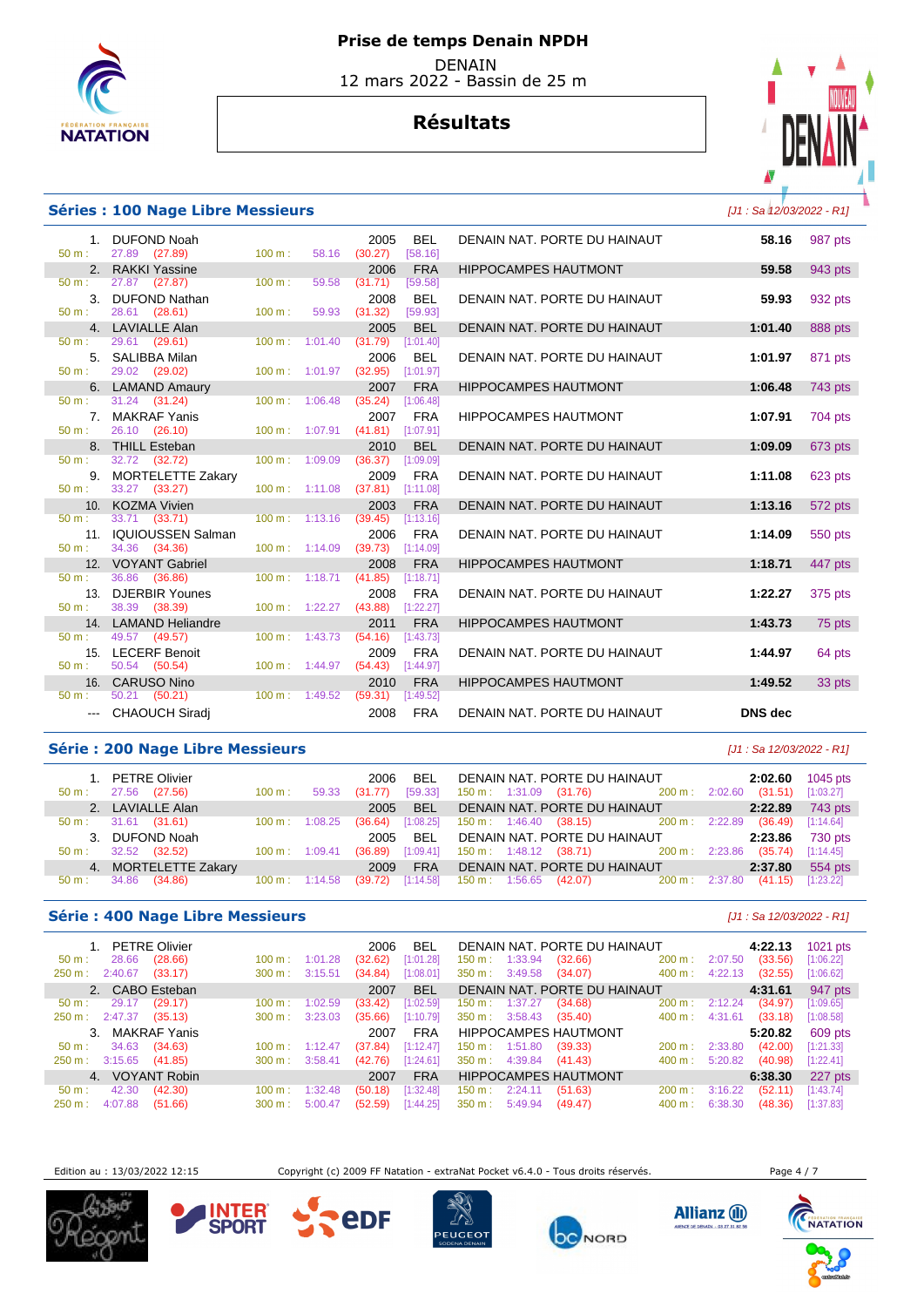

# **Résultats**



## **Séries : 50 Dos Messieurs** [J1 : Sa 12/03/2022 - R1]

|                                          | <b>BULBO Noah</b>              | 2003 | <b>BEL</b> | DENAIN NAT. PORTE DU HAINAUT | 28.60          | 1074 pts  |
|------------------------------------------|--------------------------------|------|------------|------------------------------|----------------|-----------|
|                                          | <b>PETRE Olivier</b>           | 2006 | <b>BEL</b> | DENAIN NAT. PORTE DU HAINAUT | 30.96          | 943 pts   |
|                                          | <b>BENNANI Ilan</b><br>3.      | 2006 | <b>FRA</b> | DENAIN NAT. PORTE DU HAINAUT | 33.05          | 834 pts   |
|                                          | <b>MORTELETTE Zakary</b><br>4. | 2009 | <b>FRA</b> | DENAIN NAT. PORTE DU HAINAUT | 38.84          | 567 pts   |
|                                          | <b>GAVELLE Imran</b><br>5.     | 2009 | <b>FRA</b> | DENAIN NAT. PORTE DU HAINAUT | 44.41          | 358 pts   |
|                                          | DJERBIR Younes<br>6.           | 2008 | <b>FRA</b> | DENAIN NAT. PORTE DU HAINAUT | 47.18          | 272 pts   |
|                                          | <b>CHAOUCH Naouras</b>         | 2010 | <b>FRA</b> | DENAIN NAT. PORTE DU HAINAUT | 47.88          | 252 pts   |
|                                          | <b>LATRECH Mohamed</b><br>8.   | 2009 | <b>FRA</b> | DENAIN NAT. PORTE DU HAINAUT | 51.37          | $165$ pts |
|                                          | <b>TARI Rayan</b><br>9.        | 2010 | <b>FRA</b> | DENAIN NAT. PORTE DU HAINAUT | 57.07          | 61 pts    |
| 10.                                      | <b>LAMAND Heliandre</b>        | 2011 | <b>FRA</b> | <b>HIPPOCAMPES HAUTMONT</b>  | 58.98          | 38 pts    |
| 11.                                      | <b>LARTIGAU Gabriel</b>        | 2009 | <b>FRA</b> | DENAIN NAT. PORTE DU HAINAUT | 1:00.14        | 26 pts    |
| $\hspace{0.05cm} \ldots \hspace{0.05cm}$ | <b>ALLOUI Milhane</b>          | 2009 | <b>FRA</b> | DENAIN NAT. PORTE DU HAINAUT | <b>DNS</b> dec |           |
| $\qquad \qquad \cdots$                   | <b>CASARIN Davide</b>          | 1995 | <b>ITA</b> | DENAIN NAT. PORTE DU HAINAUT | <b>DNS</b> dec |           |
|                                          | <b>MEYER Matthieu</b>          | 1999 | <b>FRA</b> | DENAIN NAT. PORTE DU HAINAUT | <b>DNS</b> dec |           |
|                                          |                                |      |            |                              |                |           |

## **Série : 100 Dos Messieurs and the series of the series of the series of the series of the series of the series of the series of the series of the series of the series of the series of the series of the series of the ser**

|                | <b>BULBO Noah</b>    |                              | BEL<br>2003          | DENAIN NAT. PORTE DU HAINAUT | 1:04.04 | 995 pts   |
|----------------|----------------------|------------------------------|----------------------|------------------------------|---------|-----------|
| $50 m$ :       | 33.60<br>(33.60)     | 100 m:<br>1:04.04            | [1:04.04]<br>(30.44) |                              |         |           |
|                | 2. THILL Esteban     |                              | <b>BEL</b><br>2010   | DENAIN NAT. PORTE DU HAINAUT | 1:16.95 | 682 pts   |
| $50 m$ :       | 37.24<br>(37.24)     | 1:16.95<br>100 m:            | [1:16.95]<br>(39.71) |                              |         |           |
| 3 <sub>1</sub> | MUNARON Théo         |                              | <b>BEL</b><br>2008   | DENAIN NAT. PORTE DU HAINAUT | 1:17.08 | 679 pts   |
| $50 m$ :       | 38.43<br>(38.43)     | $100 \text{ m}: 1:17.08$     | (38.65)<br>[1:17.08] |                              |         |           |
|                | 4. MATON Thibault    |                              | <b>FRA</b><br>2006   | <b>HIPPOCAMPES HAUTMONT</b>  | 1:20.09 | $615$ pts |
| $50 m$ :       | 39.89<br>(39.89)     | 1:20.09<br>100 m:            | [1:20.09]<br>(40.20) |                              |         |           |
|                | 5. CHAOUCH Naouras   |                              | <b>FRA</b><br>2010   | DENAIN NAT. PORTE DU HAINAUT | 1:41.97 | 243 pts   |
| $50 m$ :       | 48.52<br>(48.52)     | 1:41.97<br>$100 \text{ m}$ : | [1:41.97]<br>(53.45) |                              |         |           |
| 6.             | <b>LECERF Benoit</b> |                              | <b>FRA</b><br>2009   | DENAIN NAT. PORTE DU HAINAUT | 1:54.18 | $109$ pts |
| $50 m$ :       | 57.63<br>(57.63)     | 100 m:<br>1:54.18            | [1:54.18]<br>(56.55) |                              |         |           |
|                |                      |                              |                      |                              |         |           |

## **Série : 200 Dos Messieurs** [J1 : Sa 12/03/2022 - R1]

| 1. THILL Esteban              |  |          |                              |  | 2010 BEL DENAIN NAT. PORTE DU HAINAUT |  |                                                                                 |  | <b>2:41.98</b> 697 pts           |  |  |
|-------------------------------|--|----------|------------------------------|--|---------------------------------------|--|---------------------------------------------------------------------------------|--|----------------------------------|--|--|
| $50 \text{ m}: 35.81 (35.81)$ |  |          |                              |  |                                       |  | $100 \text{ m}$ : $1:17.25$ (41.44) [1:17.25] $150 \text{ m}$ : 2:00.12 (42.87) |  | 200 m: 2:41.98 (41.86) [1:24.73] |  |  |
| --- BULBO Noah                |  | 2003 BEL | DENAIN NAT. PORTE DU HAINAUT |  | <b>DNS</b> dec                        |  |                                                                                 |  |                                  |  |  |

#### **Séries : 50 Brasse Messieurs** [J1 : Sa 12/03/2022 - R1]

|                     | <b>DELCROIX Mathis</b>     | 2007 | <b>FRA</b> | DENAIN NAT. PORTE DU HAINAUT | 34.89          | 900 pts |
|---------------------|----------------------------|------|------------|------------------------------|----------------|---------|
|                     | <b>MATON Thibault</b>      | 2006 | <b>FRA</b> | <b>HIPPOCAMPES HAUTMONT</b>  | 38.64          | 732 pts |
| 3.                  | BENNANI Ilan               | 2006 | <b>FRA</b> | DENAIN NAT. PORTE DU HAINAUT | 38.96          | 718 pts |
| 4.                  | <b>VOYANT Robin</b>        | 2007 | <b>FRA</b> | <b>HIPPOCAMPES HAUTMONT</b>  | 40.92          | 638 pts |
| 5.                  | <b>IQUIOUSSEN Salman</b>   | 2006 | <b>FRA</b> | DENAIN NAT. PORTE DU HAINAUT | 41.12          | 630 pts |
| 6.                  | <b>VOYANT Gabriel</b>      | 2008 | <b>FRA</b> | <b>HIPPOCAMPES HAUTMONT</b>  | 45.60          | 465 pts |
|                     | <b>DJERBIR Younes</b>      | 2008 | <b>FRA</b> | DENAIN NAT. PORTE DU HAINAUT | 48.61          | 369 pts |
|                     | 8. LASCAUX Simon           | 2009 | <b>FRA</b> | DENAIN NAT. PORTE DU HAINAUT | 50.32          | 319 pts |
| 9.                  | <b>FERAHTIA Souleymane</b> | 2009 | <b>FRA</b> | DENAIN NAT. PORTE DU HAINAUT | 51.00          | 300 pts |
| 10.                 | <b>CHAOUCH Naouras</b>     | 2010 | <b>FRA</b> | DENAIN NAT. PORTE DU HAINAUT | 51.16          | 296 pts |
| 11.                 | <b>IQUIOUSSEN Aymane</b>   | 2008 | <b>FRA</b> | DENAIN NAT. PORTE DU HAINAUT | 52.21          | 268 pts |
| 12 <sub>1</sub>     | <b>LAMAND Heliandre</b>    | 2011 | <b>FRA</b> | <b>HIPPOCAMPES HAUTMONT</b>  | 1:05.46        | 35 pts  |
| 13.                 | <b>LECERF Benoit</b>       | 2009 | <b>FRA</b> | DENAIN NAT. PORTE DU HAINAUT | 1:06.79        | 24 pts  |
| $\qquad \qquad - -$ | <b>CHAOUCH Siradj</b>      | 2008 | <b>FRA</b> | DENAIN NAT. PORTE DU HAINAUT | <b>DNS</b> dec |         |
| $\frac{1}{2}$       | <b>MBARKI Haithem</b>      | 1998 | TUN        | DENAIN NAT. PORTE DU HAINAUT | <b>DNS</b> dec |         |
| $---$               | <b>MEYER Matthieu</b>      | 1999 | <b>FRA</b> | DENAIN NAT. PORTE DU HAINAUT | <b>DNS</b> dec |         |
|                     |                            |      |            |                              |                |         |

Edition au : 13/03/2022 12:15 Copyright (c) 2009 FF Natation - extraNat Pocket v6.4.0 - Tous droits réservés. Page 5 / 7









**eDF** 





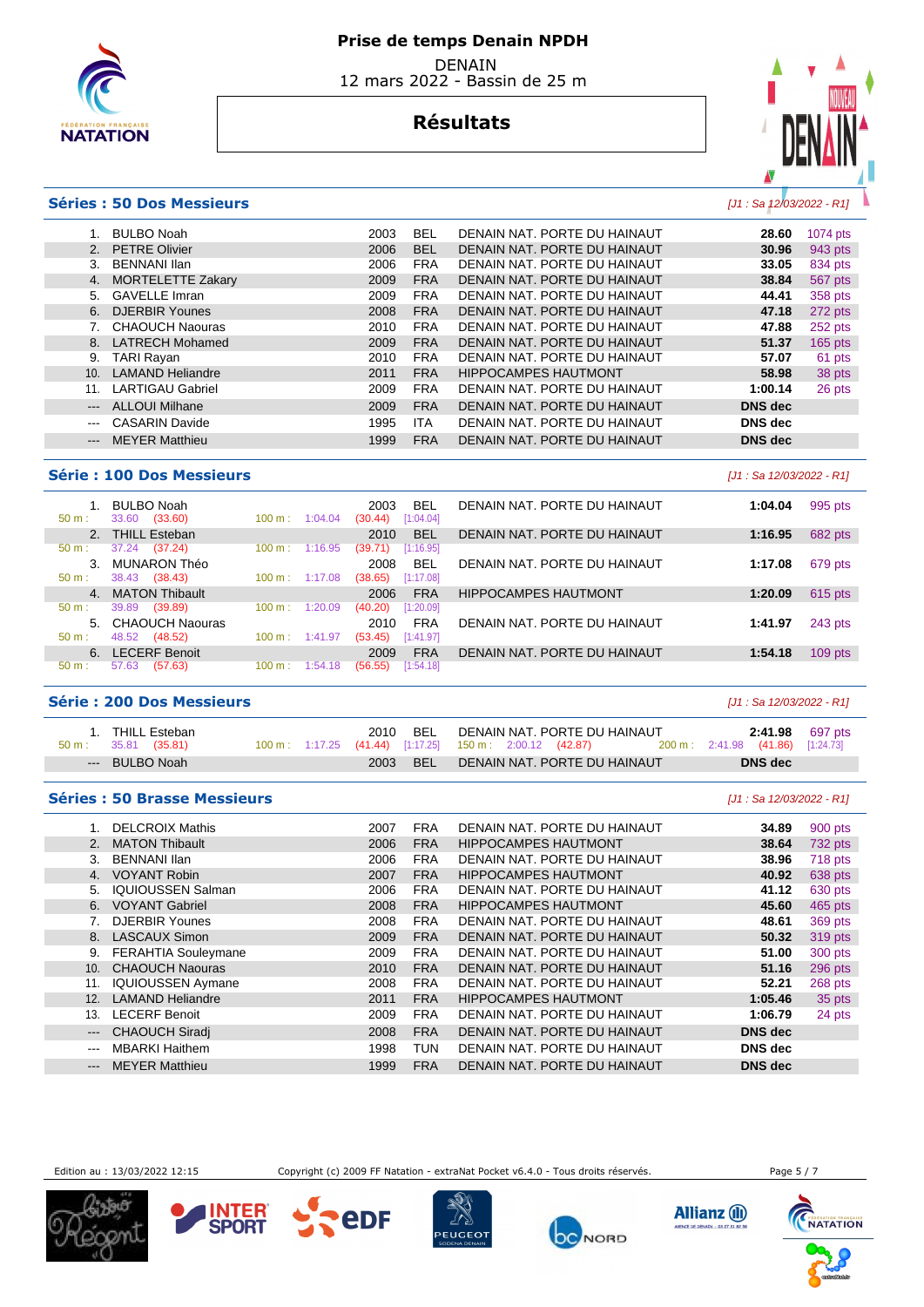

# **Résultats**



#### **Série : 100 Brasse Messieurs Calculation Community Community Community Community Community Community Community Community Community Community Community Community Community Community Community Community Community Communit**

| $50 \text{ m}$ :           | <b>DELCROIX Mathis</b><br>34.46 (34.46) | $100 \text{ m}$ : | 1:14.31 | 2007<br>(39.85) | <b>FRA</b><br>[1:14.31] | DENAIN NAT. PORTE DU HAINAUT | 1:14.31        | 949 pts   |
|----------------------------|-----------------------------------------|-------------------|---------|-----------------|-------------------------|------------------------------|----------------|-----------|
|                            | <b>DUFOND Nathan</b>                    |                   |         | 2008            | <b>BEL</b>              | DENAIN NAT. PORTE DU HAINAUT | 1:20.33        | 810 pts   |
| 50 m:                      | 37.41 (37.41)                           | 100 m:            | 1:20.33 | (42.92)         | [1:20.33]               |                              |                |           |
| 3.                         | <b>MATON Thibault</b>                   |                   |         | 2006            | <b>FRA</b>              | <b>HIPPOCAMPES HAUTMONT</b>  | 1:23.35        | 744 pts   |
| $50 m$ :                   | 38.74 (38.74)                           | 100 m:            | 1:23.35 | (44.61)         | [1:23.35]               |                              |                |           |
|                            | 4. VOYANT Robin                         |                   |         | 2007            | <b>FRA</b>              | <b>HIPPOCAMPES HAUTMONT</b>  | 1:28.90        | 630 pts   |
| 50 m:                      | 41.59<br>(41.59)                        | 100 m:            | 1:28.90 | (47.31)         | [1:28.90]               |                              |                |           |
|                            | 5. FERAHTIA Souleymane                  |                   |         | 2009            | <b>FRA</b>              | DENAIN NAT. PORTE DU HAINAUT | 1:59.75        | 170 pts   |
| 50 m:                      | 53.09<br>(53.09)                        | 100 m:            | 1:59.75 | (1:06.66)       | [1:59.75]               |                              |                |           |
| 6.                         | CARUSO Nino                             |                   |         | 2010            | <b>FRA</b>              | <b>HIPPOCAMPES HAUTMONT</b>  | 2:04.13        | $128$ pts |
| $50 m$ :                   | 57.13<br>(57.13)                        | 100 m:            | 2:04.13 | (1:07.00)       | [2:04.13]               |                              |                |           |
| $\qquad \qquad \text{---}$ | TARI Rayan                              |                   |         | 2010            | <b>FRA</b>              | DENAIN NAT. PORTE DU HAINAUT | <b>DSQ</b>     |           |
| $\qquad \qquad - -$        | CHAOUCH Siradi                          |                   |         | 2008            | <b>FRA</b>              | DENAIN NAT. PORTE DU HAINAUT | <b>DNS</b> dec |           |
|                            |                                         |                   |         |                 |                         |                              |                |           |

## **Série : 50 Papillon Messieurs** [J1 : Sa 12/03/2022 - R1]

| LAMAND Amaury | 2007                                                                                                                    | <b>FRA</b> | <b>HIPPOCAMPES HAUTMONT</b>  | 30.45   | 872 pts |
|---------------|-------------------------------------------------------------------------------------------------------------------------|------------|------------------------------|---------|---------|
|               | 2007                                                                                                                    | <b>FRA</b> | DENAIN NAT. PORTE DU HAINAUT | 32.96   | 731 pts |
|               | 2003                                                                                                                    | <b>FRA</b> | DENAIN NAT. PORTE DU HAINAUT | 35.08   | 621 pts |
|               | 2008                                                                                                                    | <b>FRA</b> | DENAIN NAT. PORTE DU HAINAUT | 45.88   | 201 pts |
|               | 2010                                                                                                                    | <b>FRA</b> | <b>HIPPOCAMPES HAUTMONT</b>  | 1:06.36 | 1 pt    |
|               | 1999                                                                                                                    | <b>FRA</b> | DENAIN NAT. PORTE DU HAINAUT | DNS dec |         |
|               | 2010                                                                                                                    | <b>FRA</b> | DENAIN NAT. PORTE DU HAINAUT | DNS dec |         |
|               | 2. DELCROIX Mathis<br>3. KOZMA Vivien<br>4. IQUIOUSSEN Aymane<br>5. CARUSO Nino<br>--- MEYER Matthieu<br>--- TARI Rayan |            |                              |         |         |

| Série : 100 Papillon Messieurs<br>[J1 : Sa 12/03/2022 - R1] |                                  |                              |                                            |                              |                    |  |  |  |  |  |
|-------------------------------------------------------------|----------------------------------|------------------------------|--------------------------------------------|------------------------------|--------------------|--|--|--|--|--|
| $50 m$ :                                                    | ANKAERT Leon<br>33.67<br>(33.67) | 1:13.03<br>$100 \text{ m}$ : | <b>BEL</b><br>2008<br>(39.36)<br>[1:13.03] | DENAIN NAT. PORTE DU HAINAUT | 757 pts<br>1:13.03 |  |  |  |  |  |
| 2.                                                          | <b>LAMAND Amaury</b>             |                              | <b>FRA</b><br>2007                         | <b>HIPPOCAMPES HAUTMONT</b>  | 737 pts<br>1:13.88 |  |  |  |  |  |
| $50 m$ :                                                    | 33.88<br>(33.88)                 | 1:13.88<br>$100 \text{ m}$ : | (40.00)<br>[1:13.88]                       |                              |                    |  |  |  |  |  |
|                                                             | 3. RAKKI Yassine                 |                              | <b>FRA</b><br>2006                         | <b>HIPPOCAMPES HAUTMONT</b>  | 1:15.88<br>691 pts |  |  |  |  |  |
| $50 m$ :                                                    | 32.64<br>(32.64)                 | 1:15.88<br>$100 \text{ m}$ : | (43.24)<br>[1:15.88]                       |                              |                    |  |  |  |  |  |
| 4.                                                          | <b>MUNARON Théo</b>              |                              | <b>BEL</b><br>2008                         | DENAIN NAT. PORTE DU HAINAUT | 591 pts<br>1:20.48 |  |  |  |  |  |
| $50 m$ :                                                    | 35.93<br>(35.93)                 | 100 m:<br>1:20.48            | (44.55)<br>[1:20.48]                       |                              |                    |  |  |  |  |  |
| $5 -$                                                       | <b>THILL Esteban</b>             |                              | <b>BEL</b><br>2010                         | DENAIN NAT. PORTE DU HAINAUT | 1:21.53<br>569 pts |  |  |  |  |  |
| $50 m$ :                                                    | 37.23<br>(37.23)                 | 1:21.53<br>$100 \text{ m}$ : | (44.30)<br>[1:21.53]                       |                              |                    |  |  |  |  |  |

## **Série : 200 Papillon Messieurs** [J1 : Sa 12/03/2022 - R1]

|                               | 1. LECERF Remy |  | 2006 FRA |                                                                     | DENAIN NAT. PORTE DU HAINAUT |                                  | 3:09.02 423 pts |
|-------------------------------|----------------|--|----------|---------------------------------------------------------------------|------------------------------|----------------------------------|-----------------|
| $50 \text{ m}: 39.00 (39.00)$ |                |  |          | $100 \text{ m}$ : 1:25.23 (46.23) [1:25.23] 150 m : 2:16.88 (51.65) |                              | 200 m: 3:09.02 (52.14) [1:43.79] |                 |

## **Séries : 100 4 Nages Messieurs Contract Contract Contract Contract Contract Contract Contract Contract Contract Contract Contract Contract Contract Contract Contract Contract Contract Contract Contract Contract Contract**

| 50 m:            | BULBO Noah<br>28.24 (28.24) | $100 \text{ m}$ :        | 1:03.36 | 2003<br>(35.12) | <b>BEL</b><br>[1:03.36] | DENAIN NAT. PORTE DU HAINAUT | 1:03.36 | 1043 pts |
|------------------|-----------------------------|--------------------------|---------|-----------------|-------------------------|------------------------------|---------|----------|
|                  | 2. DUFOND Noah              |                          |         | 2005            | <b>BEL</b>              | DENAIN NAT. PORTE DU HAINAUT | 1:07.75 | 921 pts  |
| 50 m:            | 32.49 (32.49)               | 100 m:                   | 1:07.75 | (35.26)         | [1:07.75]               |                              |         |          |
|                  | 3. CABO Esteban             |                          |         | 2007            | <b>BEL</b>              | DENAIN NAT. PORTE DU HAINAUT | 1:09.30 | 880 pts  |
| $50 \text{ m}$ : | 31.22 (31.22)               | 100 m:                   | 1:09.30 | (38.08)         | [1:09.30]               |                              |         |          |
|                  | 4. SALIBBA Milan            |                          |         | 2006            | <b>BEL</b>              | DENAIN NAT. PORTE DU HAINAUT | 1:10.54 | 847 pts  |
| 50 m:            | 33.00<br>(33.00)            | 100 m:                   | 1:10.54 | (37.54)         | [1:10.54]               |                              |         |          |
| 5.               | DUFOND Nathan               |                          |         | 2008            | <b>BEL</b>              | DENAIN NAT. PORTE DU HAINAUT | 1:11.63 | 819 pts  |
| $50 m$ :         | 33.38 (33.38)               | $100 \text{ m}: 1:11.63$ |         | (38.25)         | [1:11.63]               |                              |         |          |
| 6.               | LAVIALLE Alan               |                          |         | 2005            | <b>BFI</b>              | DENAIN NAT. PORTE DU HAINAUT | 1:11.92 | 812 pts  |
| 50 m:            | 34.10<br>(34.10)            | 100 m:                   | 1:11.92 | (37.82)         | [1:11.92]               |                              |         |          |
|                  | <b>BENNANI Ilan</b>         |                          |         | 2006            | <b>FRA</b>              | DENAIN NAT. PORTE DU HAINAUT | 1:15.61 | 721 pts  |
| $50 m$ :         | 35.38<br>(35.38)            | 100 m:                   | 1:15.61 | (40.23)         | [1:15.61]               |                              |         |          |
|                  |                             |                          |         |                 |                         |                              |         |          |

Edition au : 13/03/2022 12:15 Copyright (c) 2009 FF Natation - extraNat Pocket v6.4.0 - Tous droits réservés. Page 6 / 7